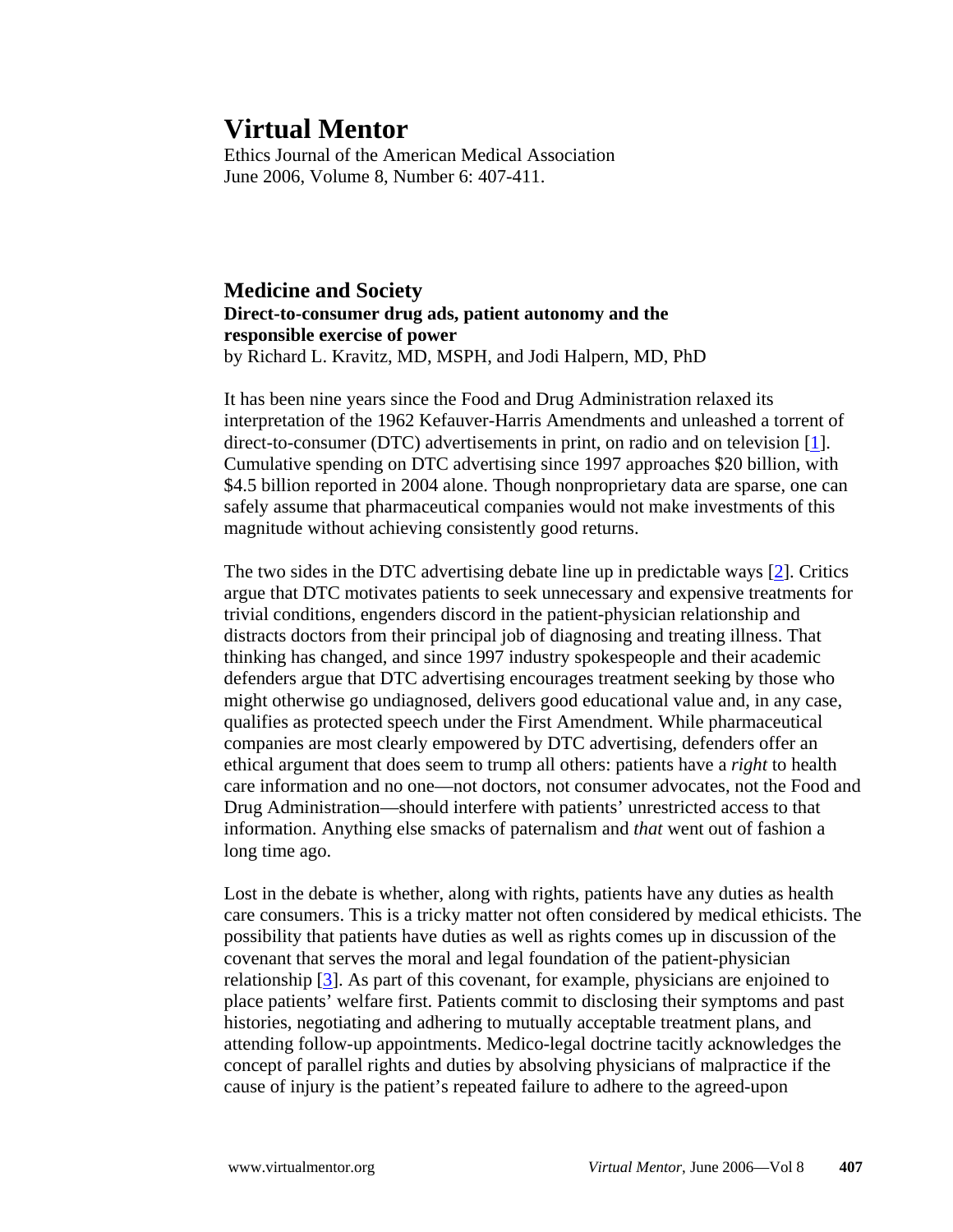treatment plan. Fundamentally then, patients' covenantal duties derive from a general principle of respect for persons—in this case, the person of the doctor and, by extension, other patients under that physician's care. Put more plainly, patients shouldn't demand inappropriate medical treatment because to do so devalues medical care and also wastes resources that are needed for other patients.

Surveys conducted in communities and in clinical settings indicate that direct-toconsumer advertising motivates consumers to seek care and request prescriptions [2, 4, 5]. Until recently, however, there was scant evidence addressing the effect of such requests on physician behavior. In a recent study, investigators trained two groups of actors ("standardized patients" or SPs), one to portray patients with major depression of moderate severity, which is a serious condition requiring treatment, referral or close follow-up, and the other to portray patients with an adjustment disorder, a less serious condition for which supportive counseling and watchful waiting might suffice [6]. SPs were randomly assigned to visit 152 primary-care physicians in three U.S. cities (298 visits in all). Within each of the two main groups, one-third of the actresses (all non-Hispanic, white, middle-aged women) mentioned a TV advertisement and made a brand-specific request for Paxil (paroxetine); another onethird made a general request for "medicine that might help"; and the rest made no request.

There were two main findings. First, among SPs presenting with major depression, those who made no request had only a 56 percent chance of receiving high-quality initial care (antidepressant prescription, mental health referral or close follow-up). In contrast, SPs who made a brand-specific or general request for medication were treated to this standard in over 90 percent of visits. Second, among SPs presenting with adjustment disorder, the proportion receiving an antidepressant prescription was 55 percent if a brand-specific request was made, 39 percent if a general request was made and 10 percent if no request was made.

One ethically significant result of this research is the impression that physicians tend to comply with patients' requests, at least in the gray areas of clinical practice where clear-cut guidelines are scant [7]. This brings into relief an often hidden foundation of the patient-physician relationship. Just as patients expect physicians to recognize their right to participate in medical decision making, *physicians depend on patients to recognize the clinical judgment and professionalism that they (physicians) bring to the encounter.* Social theorists show how patients actually have the power to grant physicians their status as professionals or to refrain from doing so. Patients play a voluntary role by allowing doctors the authority to probe their bodies and ask private questions, and this in fact defines the doctor's role. Without patient acknowledgment of the propriety of doctors doing this, such exams could never take place  $[8-11]$ .

Imagine a world in which patients trust television advertisements more than they trust physicians and insist that their doctors have nothing to offer them except cheerful compliance with their requests. In such a world, patients would shuttle between their televisions, on which they would watch DTC ads, their physicians'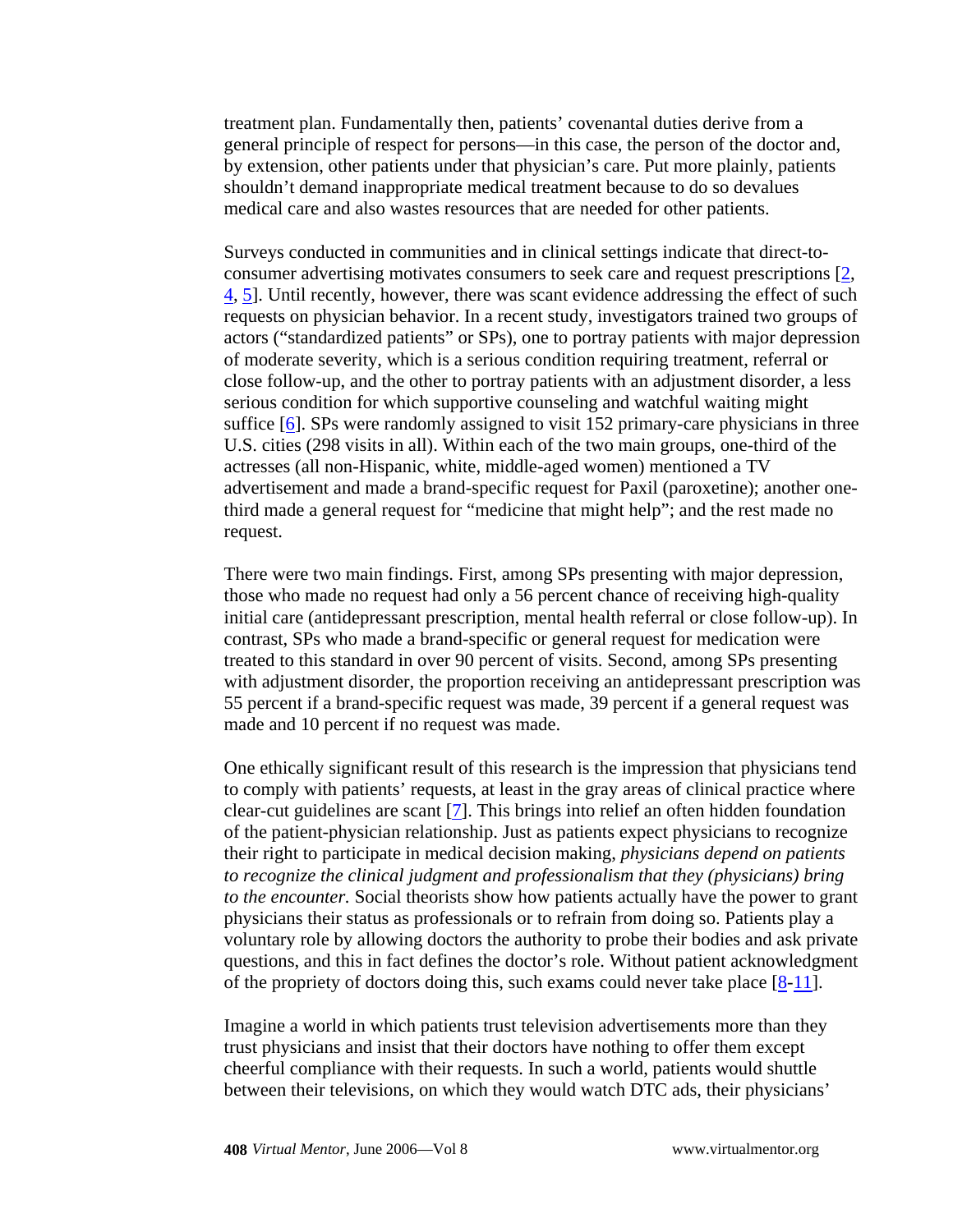offices, where they would present a shopping list of "needed" drugs, and their computers, on which they would order pharmaceuticals directly from the Internet. The very involvement of doctors in care might soon be rendered irrelevant. Insofar as patients do benefit from physicians who are prepared to render trustworthy advice, they have a crucial responsibility to sustain the value of clinical judgment. That responsibility is expressed in seeking to engage in genuine dialogue about treatment efficacy and outcomes. Though clinically worthwhile, such conversations should not promise to satisfy all consumer desires.

Importantly, this model of mutual regard in no way limits patient autonomy. Just as doctors need not comply with their patient's requests, patients need not follow their physician's advice. They do, however, need to be informed. This requires access to high quality information. DTC advertising delivers relatively little educational value [12]. One solution is for drug company consortia to fund public service announcements that would not only educate patients about specific problems but also help them formulate good questions for their physicians such as, "How many people with my problem are helped by this medication?" and "What are the risks and benefits?" Health care organizations would have the reciprocal obligation to structure patient visits so that doctors are not so time pressured that they reflexively comply with requests rather than engage in educational dialogue [13].

Over time, patients should also be educated to see the public health implications of their DTC advertising-related demands: *seeking unnecessary prescriptions can result, indirectly but ineluctably, in harm to others.* One can imagine several mechanisms. First, overuse of a drug might make it less effective for future users; antibiotic resistance comes to mind. Second, inappropriate consumption of a scarce drug (e.g., ciprofloxacin during the 2001 anthrax scare) could limit the drug's availability to others who have greater clinical need. Third, the provision of unnecessary medical services (including expensive, unindicated, brand-name prescription drugs) strips resources from more effective forms of care. The littlenoticed victim of clinically unwarranted prescribing is the patient who could have benefited from an effective treatment but cannot gain access to it because society's resources have been exhausted at the hands of profligate consumers and their coconspirators in the medical-industrial complex [14].

Directly educating patients about medicines, preferably through public service campaigns, not only respects patient autonomy but promises to promote better health. Patients with chronic illnesses who become actively involved in their medical care tend to achieve better health outcomes [15]. Seeing a DTC advertisement, making an appointment and asking the doctor about the merits of a new treatment are among the behaviors that studies would classify as "active." Overall, patients benefit most from a system that respects their active role. But such a system need not sacrifice the value of physician-patient engagement that is genuinely educational and guiding. Protecting the time for and the value of such interactions, however, depends crucially on patients responsibly exercising their prerogatives by refraining from making requests willy-nilly. By acting as responsible partners rather than willing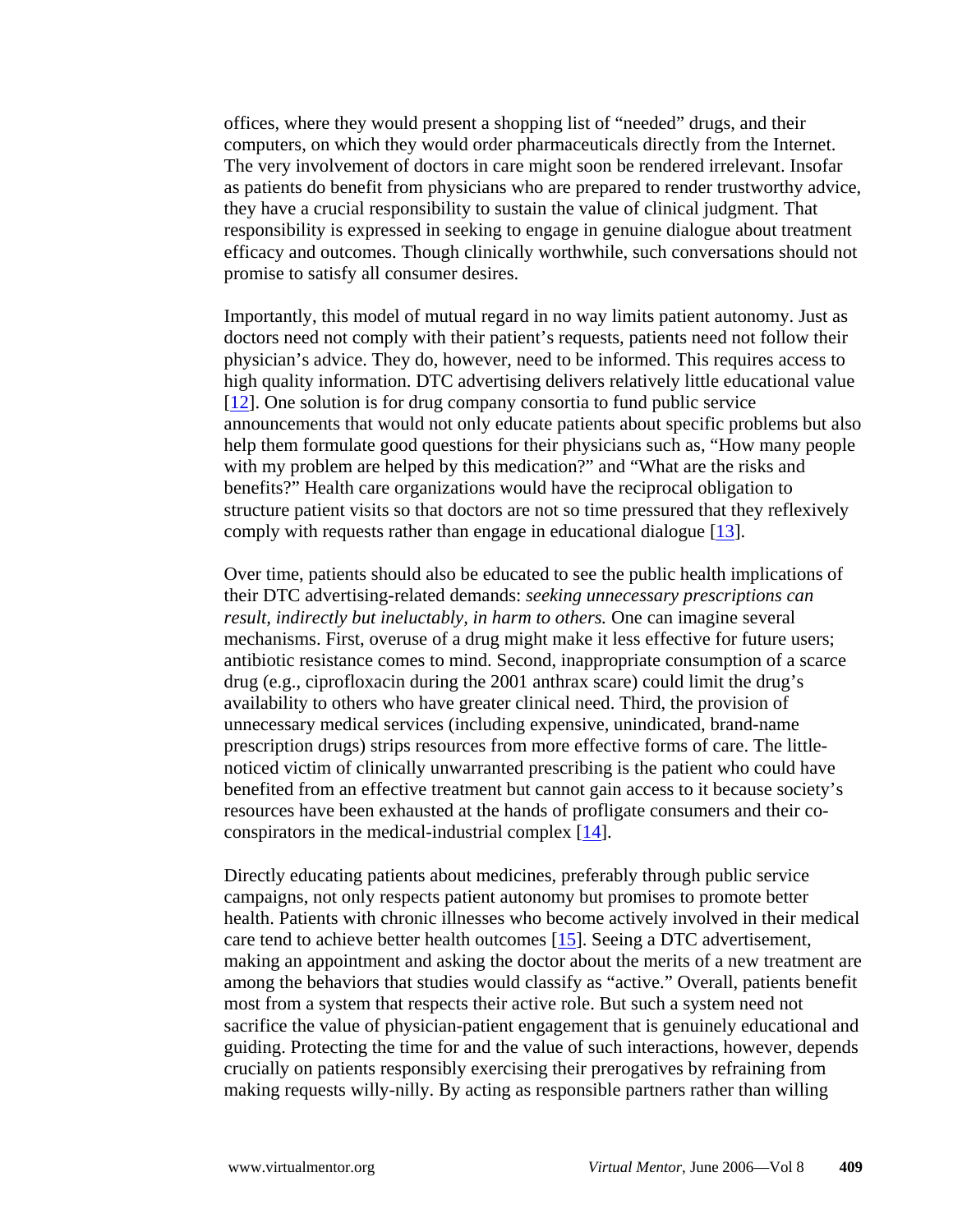victims of commercial manipulation, patients can ensure that even when they don't get what they want, they get what they need.

## **Notes and references**

1. Drug Amendments (Kefauver-Harris Amendments) of 1962. 87 PL 781; 76 Stat 780 (1962). Legislation introduced by U.S. Senators Estes Kefauver and Oren Harris in 1962 required that prescription drugs have evidence of effectiveness as well as safety and that drug advertising in medical journals report on risks as well as benefits.

2. Wilkes MS, Bell RA, Kravitz RL. Direct-to-consumer prescription drug advertising: trends, impact, and implications. *Health Aff.* 2000;19:110-128. 3. Crawshaw R, Rogers DE, Pellegrino ED, et al. Patient-physician covenant. *JAMA.* 1995;273:1553.

4. Bell RA, Kravitz RL, Wilkes MS. Direct-to-consumer prescription drug advertising and the public. *J Gen Intern Med.* 1999;14:651-657.

5. Bell RA, Wilkes MS, Kravitz RL. Advertisement-induced prescription drug requests: patients' anticipated reactions to a physician who refuses. *J Fam Pract.* 1999;48:446-452.

6. Kravitz RL, Epstein RM, Feldman MD, et al. Influence of patients' requests for direct-to-consumer advertised antidepressants: a randomized controlled trial. *JAMA.* 2005;293:1995-2002.

7. Naylor CD. Grey zones of clinical practice: some limits to evidence-based medicine. *Lancet.* 1995;345:840-842.

8. Emerson JP. Behavior in private places: sustaining definitions of reality in gynecological examinations. In: Holstein JA, Gubrium JF, eds. *Inner Lives and Social Worlds: Readings in Social Psychology.* New York, NY: Oxford University Press; 2003:79-106.

9. Lupton D. Consumerism, reflexivity and the medical encounter. *Soc Sci Med.* 1997;45:373-381.

10. Parsons T. The sick role and the role of the physician reconsidered. *Milbank Mem Fund Q Health Soc.* 1975;53:257-278.

11. Shilling C. Culture, the "sick role" and the consumption of health. *Br J Sociol.* 2002;53:621-638.

12. Bell RA, Wilkes MS, Kravitz RL. The educational value of consumer-targeted prescription drug print advertising. *J Fam Pract.* 2000;49:1092-1098.

13. Salmon P, Hall GM. Patient empowerment and control: a psychological discourse in the service of medicine. *Soc Sci Med.* 2003;57:1969-1980.

14. Relman AS. The new medical-industrial complex. *N Engl J Med.* 1980;303:963- 970.

15. Greenfield S, Kaplan S, Ware JE Jr. Expanding patient involvement in care. Effects on patient outcomes. *Ann Intern Med.* 1985;102:520-528.

*Richard L. Kravitz, MD, MSPH, is professor of internal medicine at the University of California, Davis, School of Medicine and director of the Center for Health Services Research in Primary Care. His research focuses on patients as agents for quality the role of patients and families in improving the quality of their own care.*